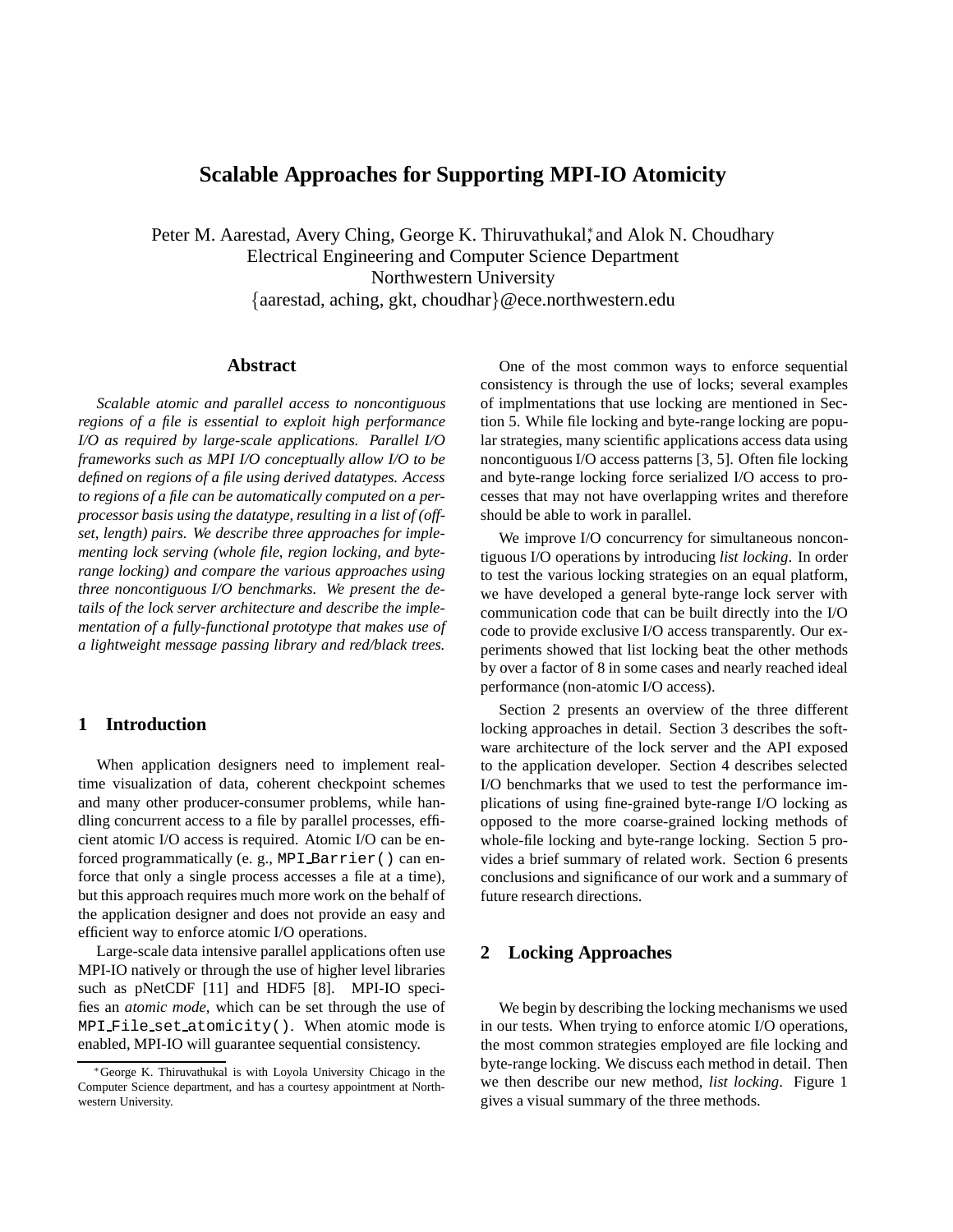

**Figure 1. Three different locking approaches to be tested. The shaded region of the file shows the byte ranges used by a particular datatype; (a) shows the extent of a wholefile lock; (b) shows the extent of a byte-range lock, and (c) shows the extent of a list lock.**

### 2.1 File Locking

The easiest way to guarantee exclusive access to an I/O access pattern is to lock an entire file. The first process to request a lock gets, in essence, a lock on the file from its start to its end, no matter how large it grows. Subsequent processes that wish to access the file must wait for the first process to release its exclusive lock, and are then granted exclusive access to the file on a first-come, first-serve basis.

This is obviously the least efficient method of locking a file. Suppose process 1 requests a lock on a file, but only needs to access the first 10 bytes of the file. A second process also wants access to the file, but needs access to a completely different part of the file, for example, bytes 100-200. These two processes could theoretically perform their I/O in parallel, writing their own regions without affecting the other process; however, as long as the first process holds the lock on the file, the second process cannot get any work done. It must wait until the lock is released, acquire the lock itself, and then do the required work. Thus, n atomic I/O operations to the same file would require  $n$  sequential operations to complete. The synchronization and serialization overhead of file locking makes it an unattractive option for multiple processes to atomically access the same file.

# 2.2 Byte-range Locking

Byte-range locking, as seen in Figure 1 (b), changes the granularity of the lock from a file to a range of bytes. When processes lock a single range of bytes instead of an entire file, more concurrent I/O access is possible. Basically, the lock client calculates the beginning and ending bytes of the file access pattern and requests a lock covering the entirety of the access pattern from beginning to end. When other processes make lock requests that do not overlap, they can proceed concurrently.

While byte-range locking generally allows more concurrent access than file locking, if I/O access patterns of multiple processes are interleaved, serialized I/O will result. A simple example of unnecessarily serialized I/O is two processes each writing 10 bytes and then skipping 10 bytes  $n$  times. Process 0 starts at byte 0 and process 1 starts at byte 10. While the writes should be able to occur concurrently, the writes will be serialized since the computed bytes ranges used for the byte-range locking strategy are overlapping. This is the same amount of serialization as if we had employed the file locking strategy.

### 2.3 List Locking

In order to provide the most concurrency possible, we introduce *list locking*. List locking is a method for locking only the file regions which we are using for I/O. The file locking and byte-range locking methods actually provide exclusive access to regions of file that are required for I/O and some regions of file that are not. Since we can describe a locking access pattern identical to the I/O access pattern, list locking can provide the highest level of concurrency possible for atomic I/O operations. For example, many scientific applications use multi-dimensional arrays as data structures. Most such applications use the nested MPI Type vector() calls to describe strided access to data. By examining the datatype, we can determine only those byte ranges affected by the datatype, and request locks on only those byte ranges. Using this method, we can provide better I/O concurrency to handle the cases where the entire range of two datatypes overlap, but the individual elements in the datatype do not overlap. If each process is granted locks only on those exact byte ranges it is affecting, then other processes can be granted locks on file access patterns that do not overlap those byte ranges.

List locking introduces two complications that were not present before. The first issue we must consider is the actual computation of the byte ranges. This is a decidedly nontrivial issue—MPI derived datatypes can be nested, resulting in highly complex access patterns. The other complication that will arise is the increase in communication that will be required to describe the byte ranges to be locked. While a file lock request would simply require the name of the file to be locked to be transmitted, and a byte range lock would require the file name and the minimum and maximum offset of the datatype, list locks may require tens, hundreds, or perhaps thousands of offset-length pairs to be transmitted from the client to the server. This must be done efficiently to allow lock requests to be transmitted and processed quickly and to reduce the overhead of requesting locks to a mini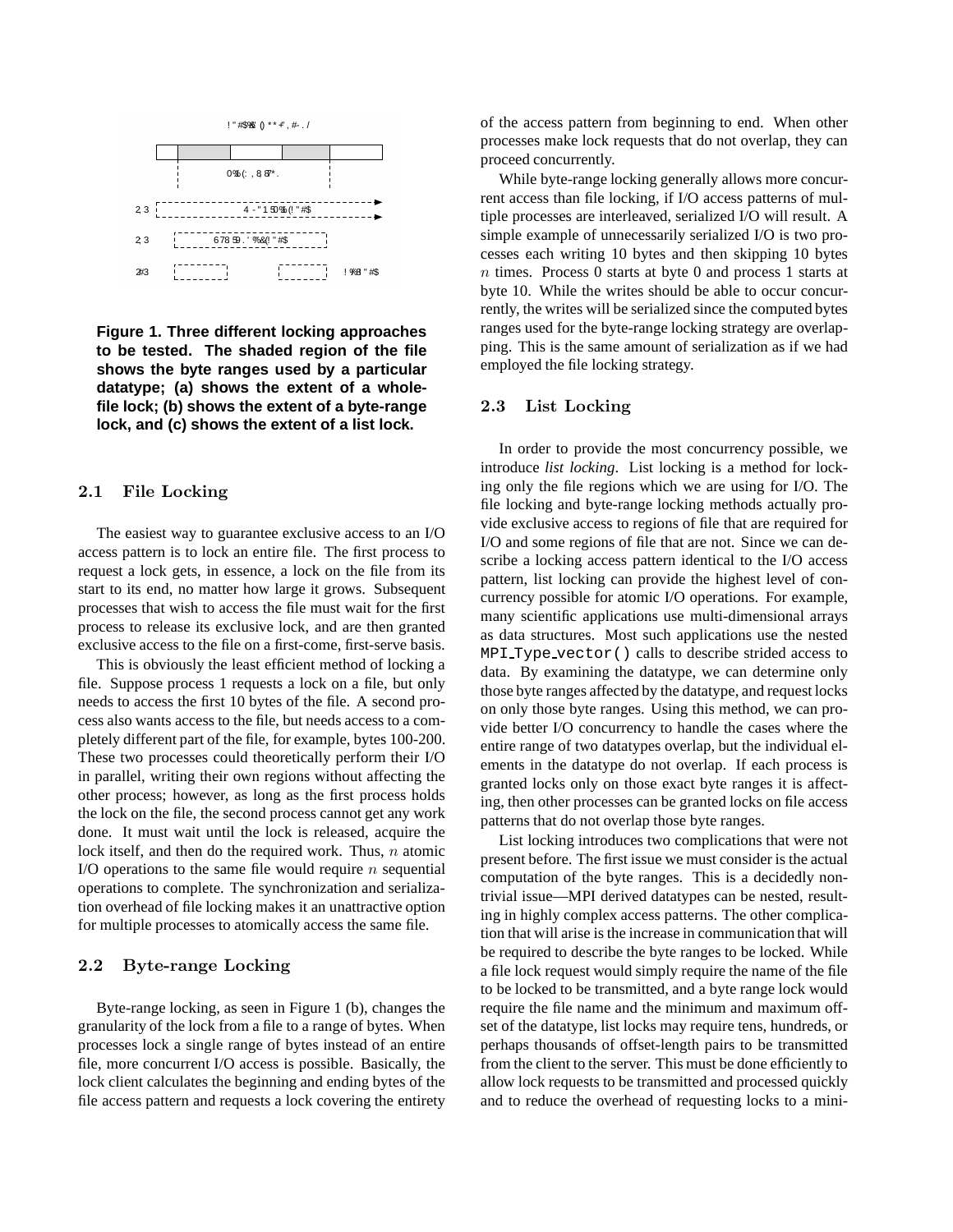mum.

### **3 The List Lock Server**

Our lock server uses a two-tiered server system as illustrated in Figure 2 There are two actual server applications deployed in our lock server: the client proxy and the server proper. The actual server stores all the state on locks currently held by various clients; the client proxy does not store any state, and acts essentially as a local proxy to the remote lock server. The current implementation of our lock server does not require this two-tiered approach, but as we will explain in Section 6, the client proxy will eventually be able to store information on the age of locks, and will communicate directly with its application clients if the server chooses to remove locks that have been in existence for too long. Our focus, though, was on performance initially, and so we made the decision to leave this feature as future work.



**Figure 2. Lock server architecture.**

#### 3.1 Software Architecture

The client proxy and server are both written in Java using the Java Development Kit from Sun Microsystems. The use of Java in high-performance computing tasks is considered controversial [9] when it comes to performance; however, our results show that a lightweight server written in Java such as ours can still produce good results. (As an aside, the lock server focuses on networking and data structures, both of which are known to work efficiently in Java unlike floating point, which is known to run slowly as described in the preceding reference.) The locks themselves are stored as a simple byte range associated with a particular file. Determining the ideal method for storage of the locks on the server side proved to be difficult, due to the computational complexities of searching through existing locks in order to add new ones and remove old ones. We settled on using a red-black binary search tree [7] to

store the locks associated with each individual file; references to the trees themselves would be stored in a hash table using the name of the file as the key. This allows for  $O(m \log y)$ -time insertion (where m is the number of requested locks for a particular file, and  $n$  is the number of existing locks on a particular file) and better than  $O(m \log y)$ -time deletion, since we have a direct handle to each object deleted into the tree, thus the actual deletion can be done in  $O(1)$  time, with rebalancing taking no more than  $O(\log n)$  time on average. Unfortunately, although the Java standard library provides a high-performance hash table (in particular, java.util.HashMap), it does not provide a flexible balanced binary search tree suitable for our needs. Eventually, we settled on a simple redblack tree implementation used in a popular modern data structures textbook [6] and provided on their web site at http://net.datastructures.net. This implementation proved to be the best of the several that we found in our search. As shown in Figure 3, the comparison function used to store the lock objects in the tree compares the actual interval (range of bytes) represented by the locks; if the whole interval of a lock (request) lies "to the left" of another lock (i.e. the interval's upper bound is strictly less than the other lock interval's lower bound), the lock on the left is strictly less than the one on the right; likewise, a lock "to the right" of another lock (i.e. its lower bound is strictly greater than the other lock's upper bound) is strictly greater than the lock to the left. If any part of two lock intervals overlap, they are considered to be "equal".

Needless to say, interval mathematics is important for list locking and in high-performance scientific/technical computing. There was a proposal—in which co-author Thiruvathukal served as the lead editor—to bring direct support for the concept to Java [1], which would have made Java one of the first modern languages to support interval mathematics. A side effect of our list locking work could be a first step toward integrating interval mathematics with modern data structures.

#### 3.2 Client-Server Communication

The application, client proxy and server use a lightweight communication protocol on top of TCP/IP. The protocol, and associated Java-based implementation, was developed as part of the JHPC class library described in [4] to demonstrate best practices in highperformance Java computing; the source code can be found at http://www.jhpc.info. In our original design, all data was transmitted from the sender to the recipient as key-value pairs, with both the key and value represented as strings (in particular, instances of java.lang.String), and stored as Message objects on the client and server side. Java transmits strings in an efficient manner using a mod-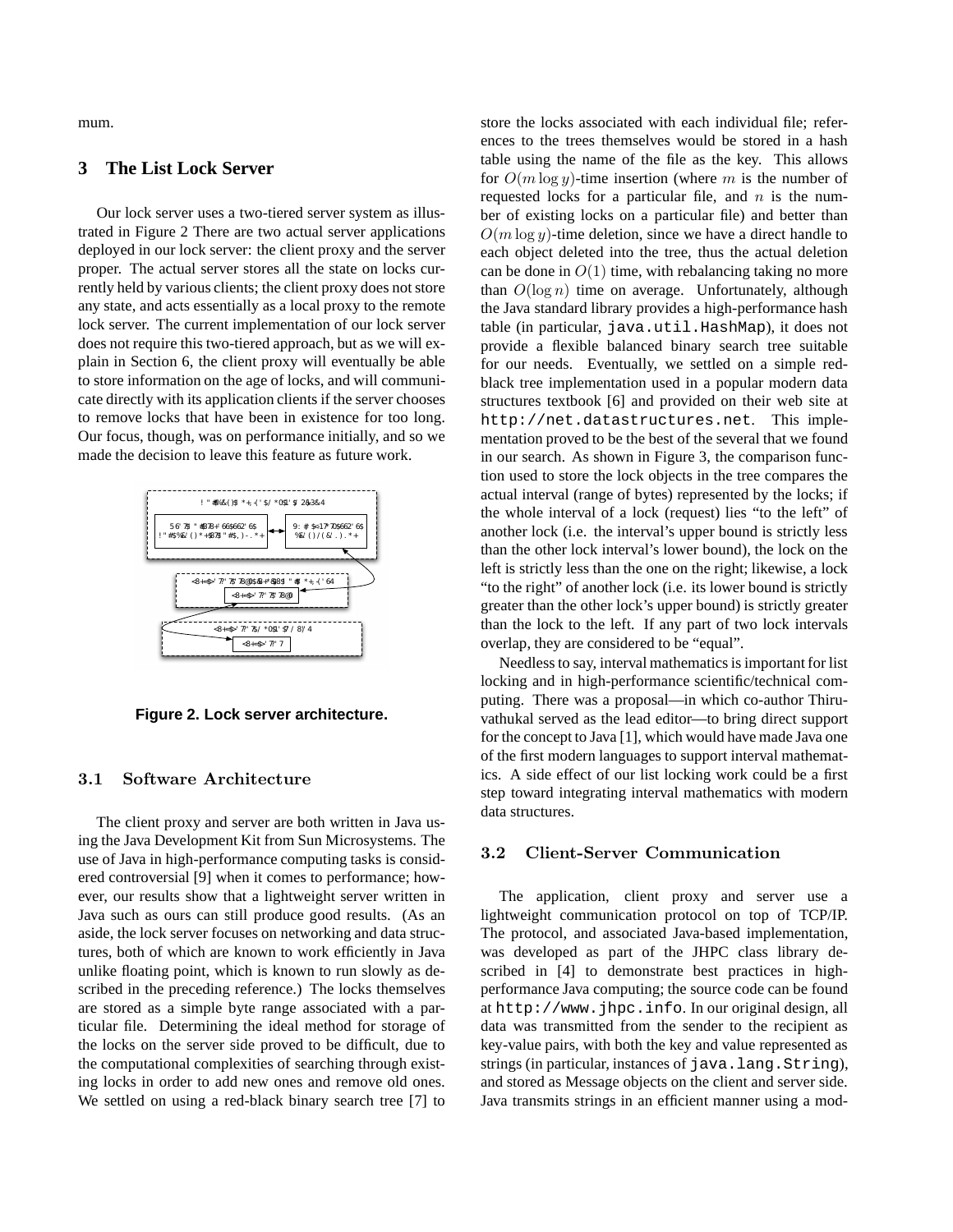

**Figure 3. Illustration of lock comparison. The incoming lock request follows the dashedarrow pattern to ensure that an overlapping request is not already in the tree; it is then added and the tree is rebalanced if necessary.**

ified UTF-8 encoding with a 16-bit header denoting the string's length; thus, ASCII strings of length  $n$  are transmitted over the wire in  $n+2$  bytes. In particular, 32- and 64-bit integers were converted to strings and sent this way. This is actually more efficient for smaller integers, but since we are representing the offsets and lengths of the individual locks as 64-bit integers, the values could potentially become very large. Also, each value would be associated with a separate key, which would lead to massive redundancy in the information being sent. We thus modified the communication protocol to allow arrays of integers (both 32- and 64 bits) to be marshalled in their natural machine representation, which proved to be much more efficient. For example, an array of 10 64-bit integers with a 5-character-long key (such as 'array') could then be sent in  $7 + (10 * 8) = 87$ bytes. If each 64-bit integer needed a separate 5-characterlong key, and each integer was 12 decimal digits long, the transmission would require  $10 * (7 + 14) = 210$  bytes.

In order to allow applications written in C (using MPI) to communicate with the client proxy, we developed a C client to communicate with the existing Java version of the communication software. Because the standard C library provides no standard data structures, we used a lightweight data structures library that is distributed as part of the Apt Compiler Toolkit [16], which was designed and developed by one of the authors. We were able to use this library to implement the data structures necessary to handle Message *objects* - of course, C is not an object-oriented language, but the library was written with object orientation in mind, making it useful to translate the object-oriented Java code into functional C code.

# 3.3 The Lock Server API

The application programmer will ideally be mostly completely unaware of the existence of a lock server. Ideally, the application programmer will simply issue an MPI-IO function call such as MPI\_write(), and behind the scenes, the MPI and filesystem implementation will communicate with the lock server to acquire the locks, issue the actual file I/O command, and release the locks.

The exposed API leaves the actual computation of locks to the caller. Once the offsets and lengths of all the individual locks are determined by the caller, they are grouped into arrays and passed to the lock server API which handles communication with the lock server. The lock acquisition call is a blocking call, not returning until all requested locks are granted. Once all the locks are successfully acquired, a lock ID is returned to the device driver, which can then assume it has an exclusive lock over the regions of the file it requested. It can then perform its desired list I/O action, and when it completes, it instructs the lock server API to release the locks granted under its lock ID.

#### 3.4 Lock Computation

A separate function, lock datatype(), is called by MPI-IO implementation internally to compute the locks required for a particular MPI datatype. The locks are computed by using the internal ADIO Flatten calls. The code examines the byte-range locks to be locked and coalesces adjacent requests into one single request in order to reduce the amount of communication with the lock server. This allows us to compute the byte-range locks required for any valid MPI data type.

### **4 Performance Implications**

In order to see whether our improvement in I/O concurrency would validate the use of the list locking approach, we ran a series of noncontiguous I/O tests. Section 4.1 discusses our test machine setup. We used a three-dimensional block benchmark from the ROMIO testing suite, and a simulation of the I/O portion of the FLASH code, and a tile reader benchmark. Each test was run under four different scenarios: no locking, file locking, byte-range locking and list locking. We have include the no locking scenario to provide an upper bound on ideal performance. All results were averaged from 3 test runs.

#### 4.1 Machine Configuration

We ran all of our tests on the Jazz cluster at Argonne National Laboratory [2]. The cluster had the following configuration at test time. There are 350 nodes each with a single 2.4 GHz Pentium Xeon processor. 175 of the nodes have 2 GB of RAM each, and the other 175 nodes have 1 GB RAM each. Further, each node has an 80 GB local scratch disk, Myrinet 2000 connections, Fast Ethernet connection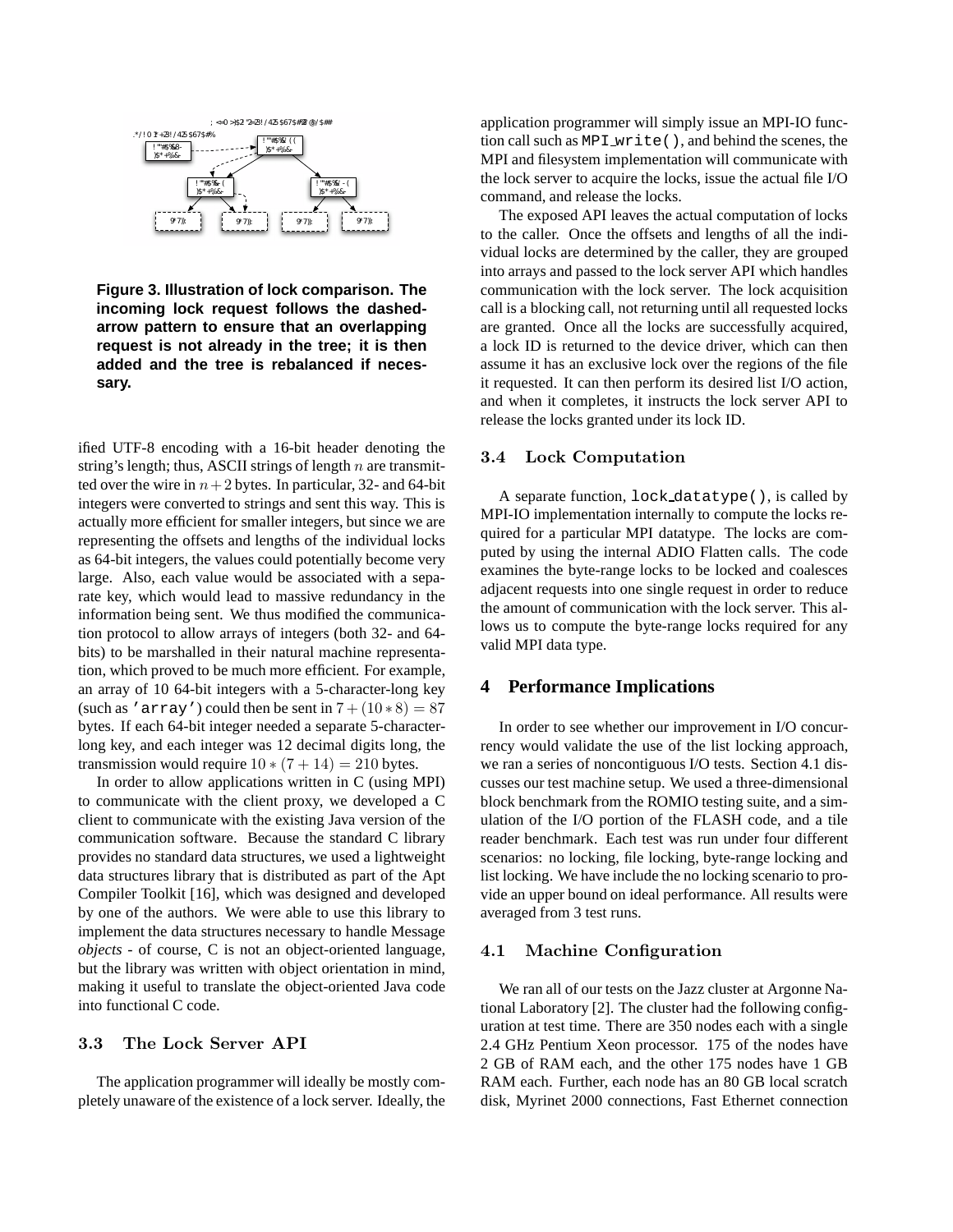among all the nodes, and a 10 TB global working disk with NFS and PVFS. We conducted our experiments over Fast Ethernet due to our MPICH software not recognizing the Myrinet host names. The nodes run Linux kernel 2.4.29 rc2. MPICH2 version 1.0.2p1 was used in all our testing. All our tests used the shared PVFS parallel file system.

# 4.2 ROMIO Three-Dimensional Block Test

The ROMIO test suite consists of a number of correctness and performance tests. We chose the coll perf.c test from this suite to compare our methods of noncontiguous data access. The coll perf.c test measures the I/O bandwidth for both reading and writing to a file with a file access pattern of a three-dimensional block-distributed array. The three-dimensional array has dimensions 100 x 100 x 100 with an element size of an integer (4 bytes). Eight total tests were performed, with ten runs of each: each of the four locking scenarios was tested with 8, 27, and 64 processors. Table 1 shows the number of locks generated in each locking scenario and each scenario's maximum concurrency (i.e. the maximum number of processors that can run simultaneously). For the 27-processor list lock test, it should be noted that 3 of the processors acquire only 4 locks each instead of 12.

As can be seen in Figure 4, list locking significantly outperforms all other I/O methods in this test. All I/O access is serialized when using file locking. Therefore, when 8 processes are used, 8 I/O operations are performed sequentially. When 64 processes are used, 64 I/O operations are performed sequentially. Whole-file locking results in a great deal of needless blocking, since the datatypes do not overlap in this test. Thus, most processors end up wasting time trying to acquire locks rather than doing I/O. When we do byte-range locking, we avoid some of the blocking and are able to receive and use locks immediately more frequently, resulting in a much lower execution time. Finally, list locking provides us with full concurrency which eliminates all needless blocking; the only effect on performance is caused by the lock processing overhead.

In the 8-processor test, we see that the bandwidth for list locking is about 93% of the results that did not use locking. However, when we move to 27 processors, the relative performance of our list locking suffers a bit, dropping a bandwidth to about 62% of the average achieved without locking. Similarly, in the 64-processor tests, we see that the performance of list locking drops to about 75% of the average achieved without locking. The discrepancy is likely due to the increase in communication when moving from 8 to 64 processors, and the fact that all the processors had to communicate with a single proxy. Distributing the load among several proxies and servers may alleviate this classic bottleneck situation, but even with the single server, our implementation performed admirably. The fact that the performance of 27 processors was not as good may be due to the odd number of processors, resulting in less-than-optimal communication among the processors during computation.



**Figure 4. Three-dimensional block test results**

# 4.3 FLASH I/O Simulation

The FLASH code is an adaptive mesh refinement application that solves fully compressible, reactive hydrodynamic equations, developed mainly for the study of nuclear flashes on neutron stars and white dwarfs. The I/O performance for FLASH determines how often checkpointing may be performed, so I/O performance is critical. The actual FLASH code uses HDF5 for writing checkpoints, but the organization of variables in the file is the same in our simulation. The element data in every block on MPI Datatypes. The access pattern of the FLASH code is noncontiguous both in memory and in file, making it a challenging application for parallel I/O systems. The FLASH memory datatype consists of 80 FLASH three-dimensional blocks, or cells in the refined mesh, on each processor. Every block contains an inner data block surrounded by guard cells. Each of these data elements has 24 variables associated with it. Every processor writes these blocks to a file in a manner such that the file appears as the data for variable 0, then the data for variable 1, up to variable 23. Within each variable in file, there exist 80 blocks, each of these blocks containing all the FLASH blocks from every processor. Since every processor writes 80 FLASH blocks to file, as we increase the number of clients, the dataset size increases linearly as well. Every processor adds 7 MBytes to the file, so the dataset ranges between 14 MBytes (2 clients) to 448 MBytes (64 clients). Similarly to the threedimensional block test, 16 tests were run - four with each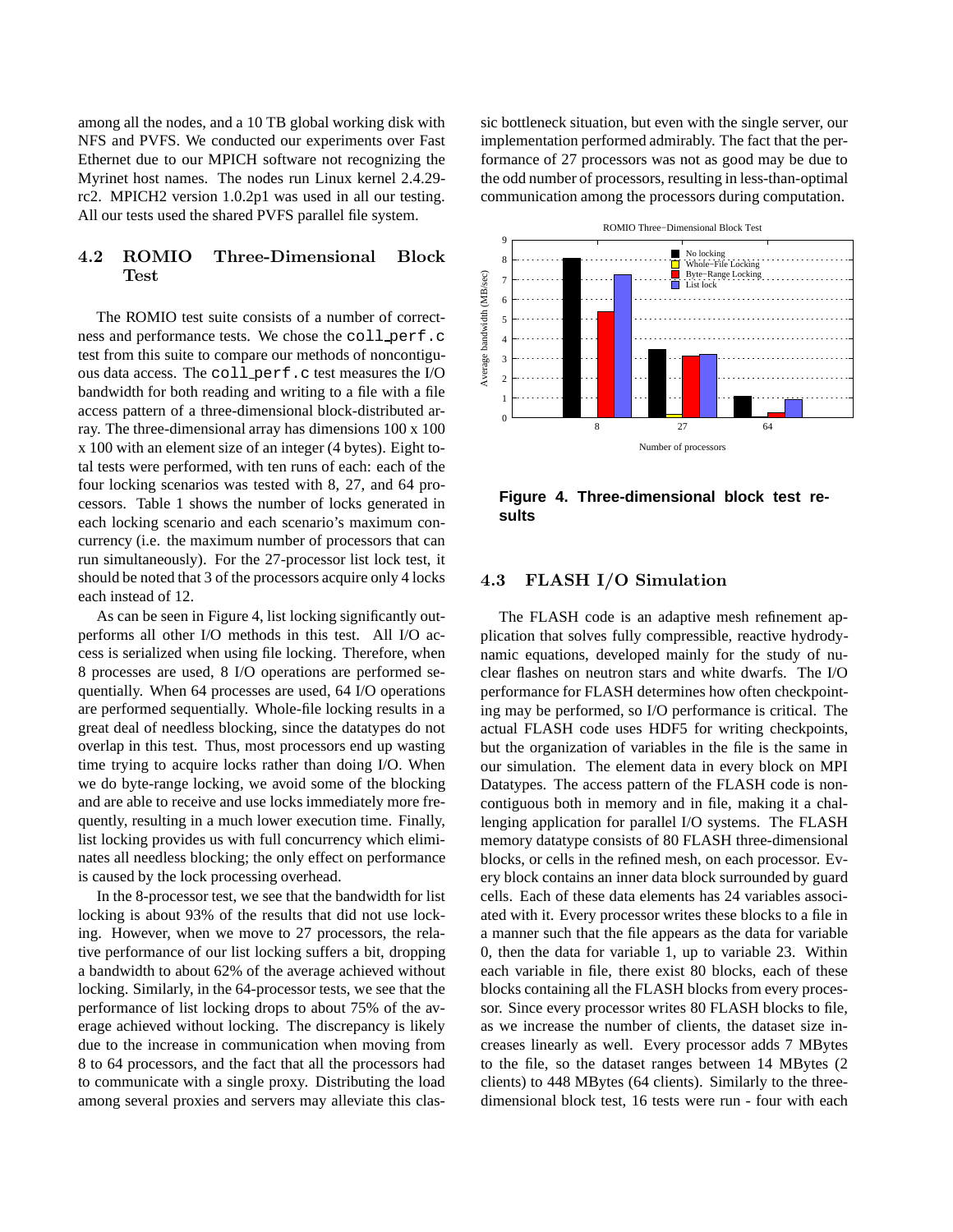|            | Number of  | Number of Locks | <b>Maximum Concurrent</b> |
|------------|------------|-----------------|---------------------------|
|            | Processors | per Client      | Processes                 |
| Whole-File | 8          |                 |                           |
| Locking    | 27         |                 |                           |
|            | 64         |                 |                           |
| Byte-Range | 8          |                 |                           |
| Locking    | 27         |                 |                           |
|            | 64         |                 | 16                        |
| List Lock  | 8          | 25              |                           |
|            | 27         | 12              | 27                        |
|            | 64         | 64              | 64                        |

**Table 1. Characteristics of each testing scenario for three-dimensional block test**

**Table 2. Characteristics of each testing scenario for FLASH I/O simulation**

|            | Number of  | Number of Locks | Maximum Concurrent |
|------------|------------|-----------------|--------------------|
|            |            |                 |                    |
|            | Processors | per Client      | Processes          |
| Whole-File | 8          |                 |                    |
| Locking    | 16         |                 |                    |
|            | 32         |                 |                    |
|            | 64         |                 |                    |
| Byte-Range | 8          |                 |                    |
| Locking    | 16         |                 |                    |
|            | 32         |                 |                    |
|            | 64         |                 |                    |
| List Lock  | 8          | 64              | 8                  |
|            | 16         | 64              | 16                 |
|            | 32         | 64              | 64                 |
|            | 64         | 64              | 64                 |

**Table 3. Characteristics of each testing scenario for tile reader benchmark**

|            | Number of Locks | <b>Maximum Concurrent</b> |
|------------|-----------------|---------------------------|
|            | per Client      | Processes                 |
| Whole-File | 1 per file      |                           |
| Locking    |                 |                           |
| Byte-Range | 1 per file      |                           |
| Locking    |                 |                           |
| List Lock  | 64 per file     |                           |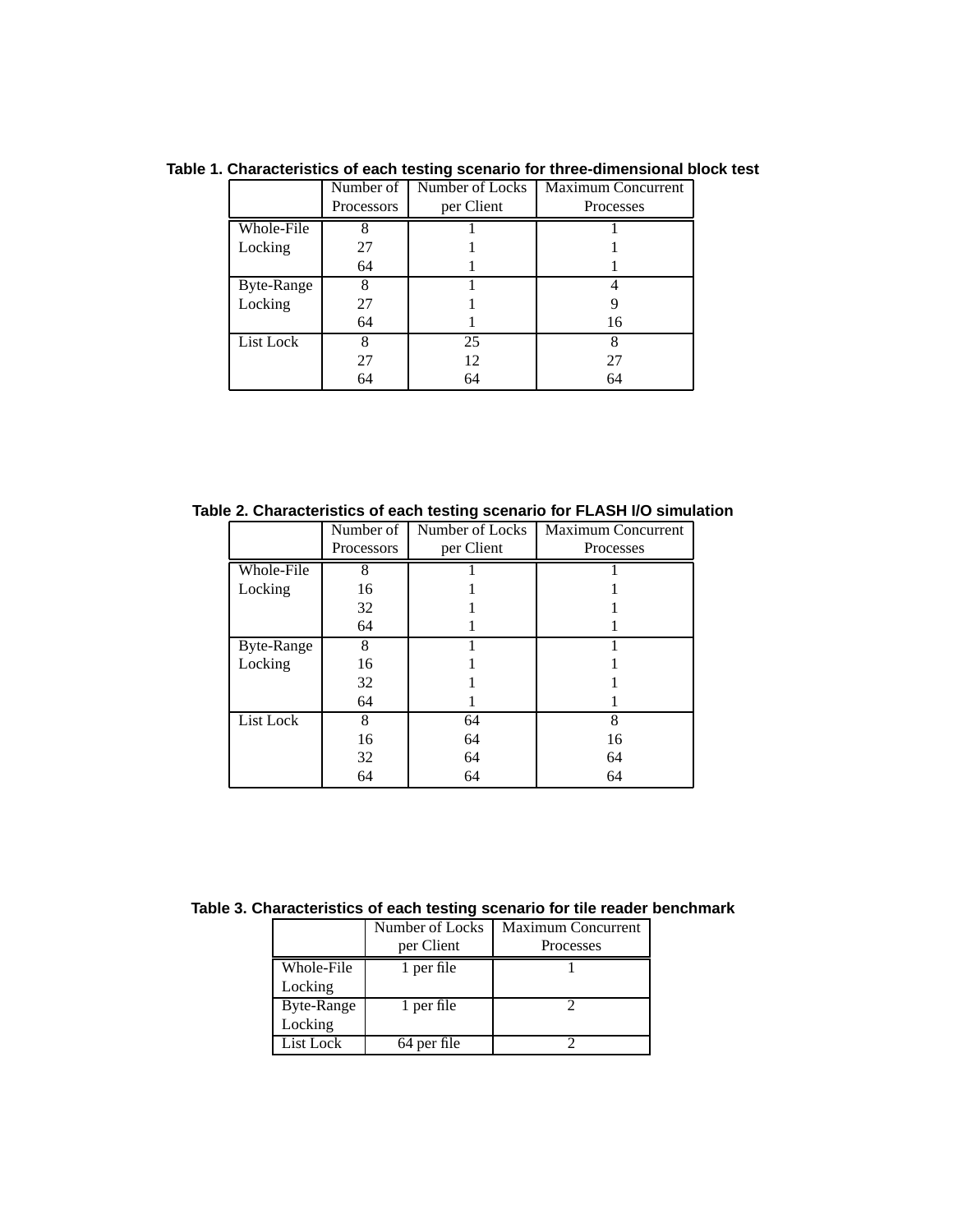

**Figure 5. FLASH I/O Simulation results.**

of the locking scenarios and each of 8, 16, 32 and 64 processors. Table 2 shows the number of locks generated in each locking scenario and each scenario's maximum concurrency.

Figure 5 shows our results. Again we see that, when there is less contention, list locking performs almost as well as no locking at all. We see again the performance when locking with 8 processors is about 90% of the performance without locking, and list lock performance with 16 processors is about 97% of non-locking performance. Interestingly, the performance when list locking actually exceeds that when not locking with 32 processors by about 6%, and with 64 processors by about 5.5%. A possible explanation for this is that the discipline of achieving locks reduces contention among the processors for access to the file, allowing a more orderly sharing of the file, which would reduce thrashing by the file system.

# 4.4 Tile Reader Benchmark

Tiled visualization code is used to study the effectiveness of commodity based graphics systems in creating parallel and distributed visualization tools. The amount of detail in current visualization methods requires more than a single desktop monitor can resolve. Using two-dimensional displays to visualize large datasets or real-time simulation is important for high performance applications. Our version of the tiled visualization code, the tile reader benchmark, uses multiple compute nodes, with each compute node taking high-resolution display frames and read- ing only the visualization data necessary for its own display. We use six compute nodes for our testing, which mimics the display size of the full application. The six compute nodes are arranged in a  $3 \times 2$  matrix of panels, each with a resolution of  $1024 \times 768$  with 24-bit color. In order to hide the merging of display edges, there is a 270-pixel horizontal overlap and



**Figure 6. Tile reader benchmark results**

a 128-pixel vertical overlap. Each frame has a file size of about 10.2 MBytes. A set of 100 frames is read for a total of 1.02 GBytes. Five runs were performed using each locking scenario. Table 3 shows the number of locks generated in each locking scenario and each scenario's maximum concurrency.

The results are shown in Figure 6. We can see that, due to a great deal of overlapping byte ranges, there was a great deal of lock contention, resulting in much lower bandwidth versus reading the tiles without locking the file. Still, we show that, even with the large amount of contention, list locking gives us a 12% bandwidth improvement over the more naive locking methods.

## **5 Related Work**

GPFS [13] describes a high-performance filesystem with a novel approach to locking that involves a modification of the whole-file locking mechanism: the first lock requester is granted a lock on the whole file, and subsequent lock requests for the same file cause existing lock requests to be cut in half, similar to the well-known "buddy system" of memory management. Petal [10] describes a distributed file system that locks copies of data blocks before reading or writing to guarantee consistency. NFS version 3 [14] introduced support for file locking, while NFS version 4 [15] also introduced support for byte-range locking. UNIX provides whole-file locking via the file locking function  $f$ lock() and byte-range locking via the function fcntl(), as specified in the POSIX standard [12].

# **6 Conclusions, Significance, and Further Work**

Our lock server implementation for MPI datatypes provides a fair comparison of various atomicity strategies. Our